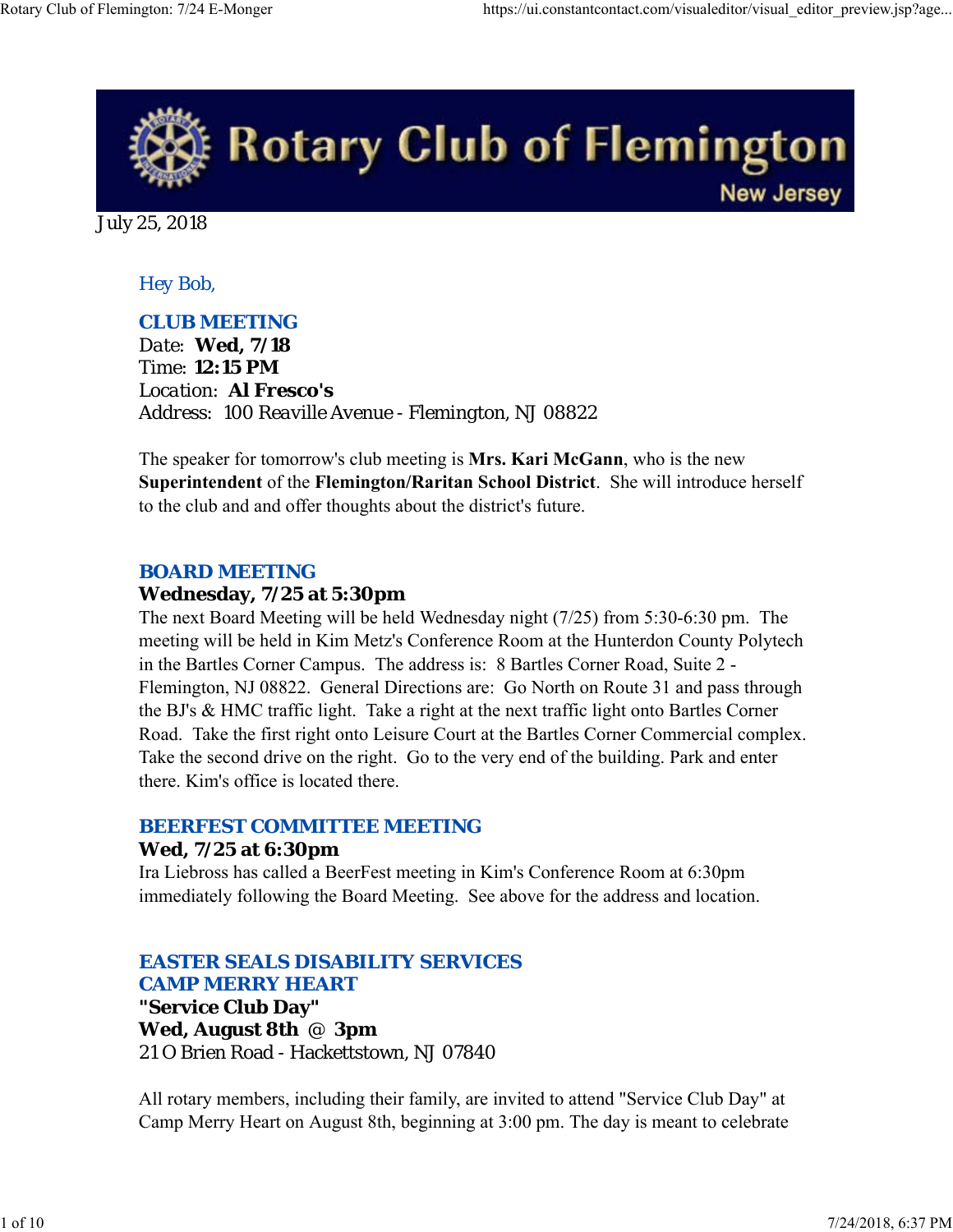the amazing work of the camp, tour the facility and experience the joy of the campers in residence that day.

Camp Merry Heart is an Easter Seals camp for the disabled in scenic Warren County that has enjoyed a close relationship with the Rotary Clubs of New Jersey for over 65 years. Many clubs provide annual maintenance for buildings at the camp, as well as financial support.

Each year in early August, Camp Merry Heart hosts an event known as "Service Club Day", at which many Rotary Clubs join together to put on a carnival for the campers in the afternoon, followed by a BBQ dinner prepared by Rotary Clubs and a brief "Thank You" ceremony to recognize the service clubs that have contributed to its success throughout the year.

This year, Service Club Day at Camp Merry Heart is on August 8th, beginning at 3:00 pm. We would like to invite you, members of your club and your families to join us that day to celebrate the amazing work of the camp, tour the facility and experience the joy of the campers in residence that day.

See you on August 8th!



# *2018 Flemington Rotary BeerFest TICKETS ARE ON SALE!!!*

Please note that **online tickets** for the **2018 Flemington Rotary BeerFest** went on sale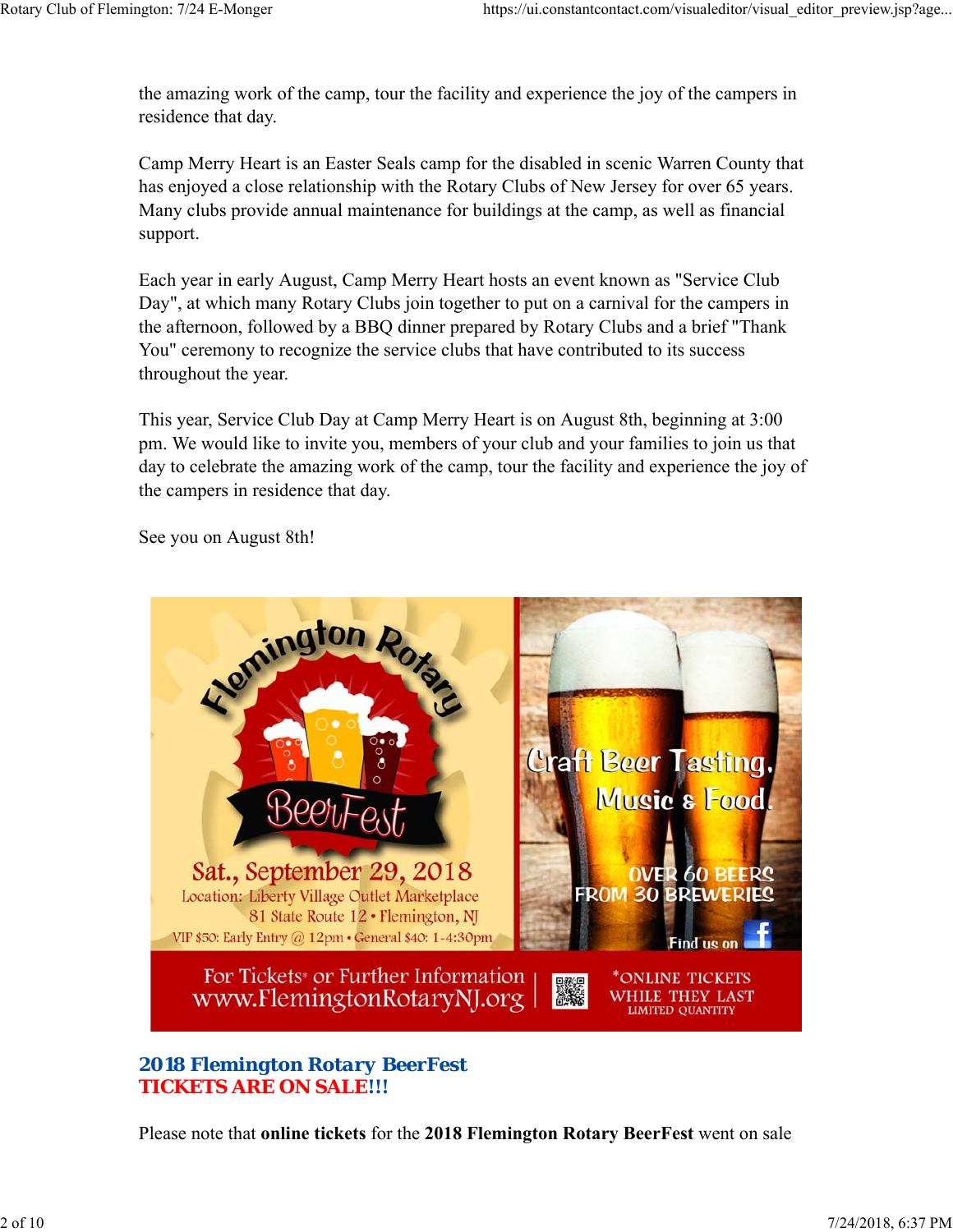on Tuesday, May 1st! While we hope all Rotarians are able to help work at the event in some manner, please feel free to let your family & friends know about attending. For more information or to purchase tickets, **Click Here** to visit the website.



# *Please Consider Supporting YOUR FLEMINGTON ROTARY FOUNDATION*

The **Flemington Rotary Foundation** was established in 2017 and was organized for the charitable and educational purposes of the Rotary Club of Flemington, NJ. Classified as a not-forprofit  $501(c)(3)$  tax exempt charitable organization, the Flemington Rotary Foundation provides

Rotarians an opportunity to advance world understanding, goodwill, and peace through the improvement of health, the support of education, and the alleviation of poverty at international to local levels.

We request that all Rotarians **consider making a donation of \$100 or more** to the Foundation in one of two ways. One way is to sponsor the upcoming BeerFest event and receive all the mileage associated with the level of sponsorship you choose! OR, if you don't want to receive the public recognition from your donation, then contribute directly to the Flemington Rotary Foundation. Either donation (via sponsorship or direct donation) is **tax deductible** to the maximum extent of the law.

To **Sponsor the BeerFest**, **Click Here** to download the BeerFest Sponsorship form.

To directly **Donate to the Flemington Rotary Foundation**, **Click Here** to contribute via the Flemington Rotary Foundation website. Credit cards are accepted.

## *RIDES for JOHN ZULLO* **From Sandy Clark Updated 7/24/2018**

The following is an updated schedule for driving John Zullo to Wednesday Rotary meetings during the next several weeks. This will be revised as necessary in each weekly E-Monger. Scheduled drivers should contact Sandy Clark at least 24 hours before the Wednesday meeting if they are unable to drive. At the same time, John will call the scheduled driver at least a day in advance if he does not plan to attend the meeting.

## **Schedule of Drivers for John Zullo**:

- July 25 Terry Martin
- August 1 Dick Stothoff
- August 8 Harry Mazujian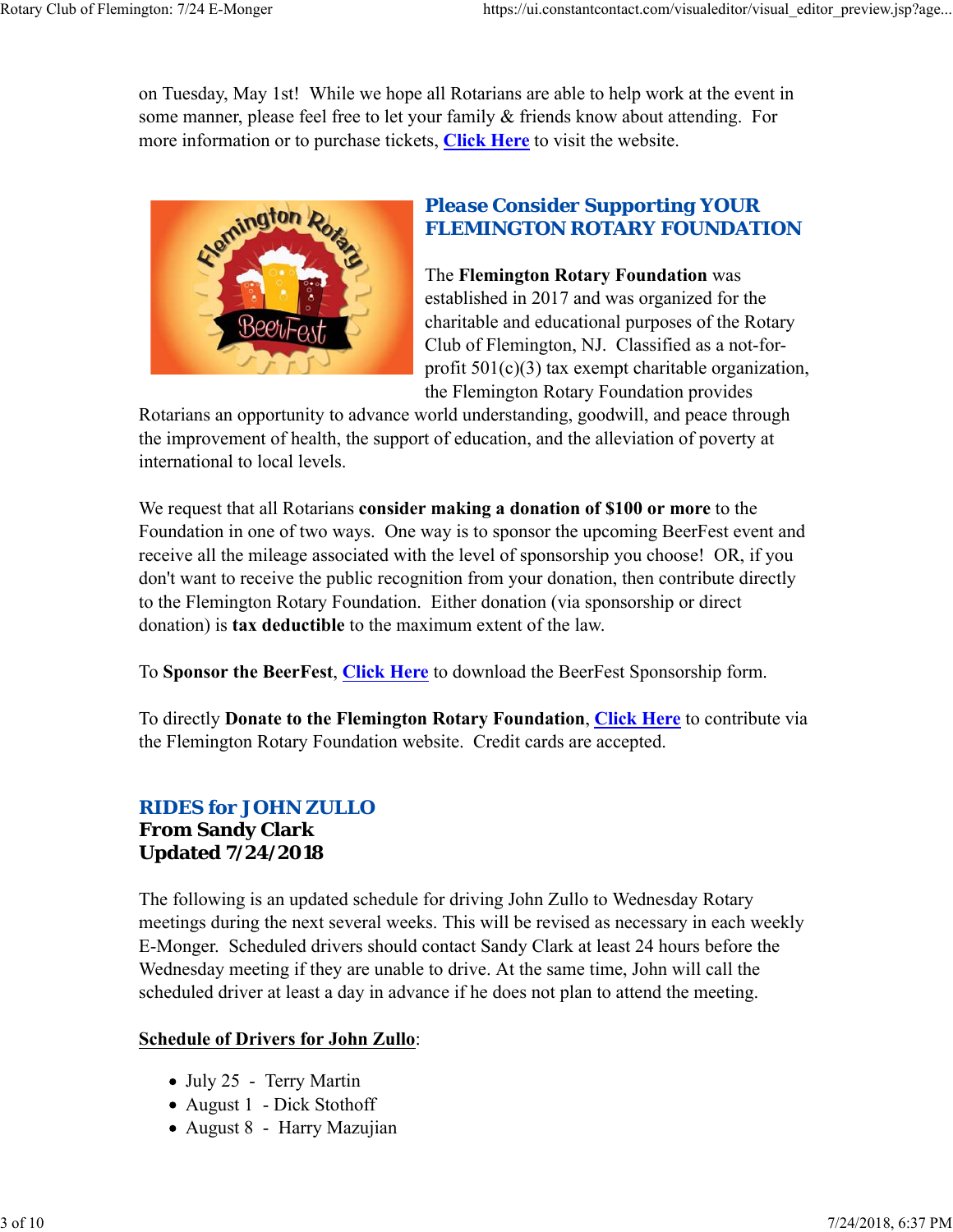- August 15 Sandy Clark
- August 22 Ken Skowronek
- August 29 Terry Martin



# *Follow US on Facebook*

The Rotary Club of Flemington is on Facebook with two (2) different Facebook pages! One page is for all information about the Rotary Club of Flemington. The second page is

dedicated to the BeerFest event. Click the links below to access our Facebook pages:

- Rotary Club of Flemington, NJ
- Flemington Rotary BeerFest



## *The Flemington Rotary MEMBER DIRECTORY Is Updated on the Website*

A PDF copy of the Club Directory kept on the club website, located on the password protected "**Members Only**" page. To access this, simply goto **www.FlemingtonRotaryNJ.org** and click on "Members

Only" in the upper left. The page is password protected. If you do not have the password, simply email us and request it.

If you see any updates that need to be made (a change of address, email, phone number, something is not listed correctly, etc.), please email Sandy Clark and request any changes to be made. **Click Here** to generate an email to Sandy.



# *SPEAKERS & PROGRAMS BEING SOUGHT*

**Jeff Moore**, our new Program Chair, is looking for speaker & program ideas for upcoming meetings. If you have any leads, please pass them onto Jeff, who will follow-up to schedule the speaker.

**Click here** to generate an email directly to Jeff.



As you know, the Rotary Club of Flemington is a member of the H.C. Chamber of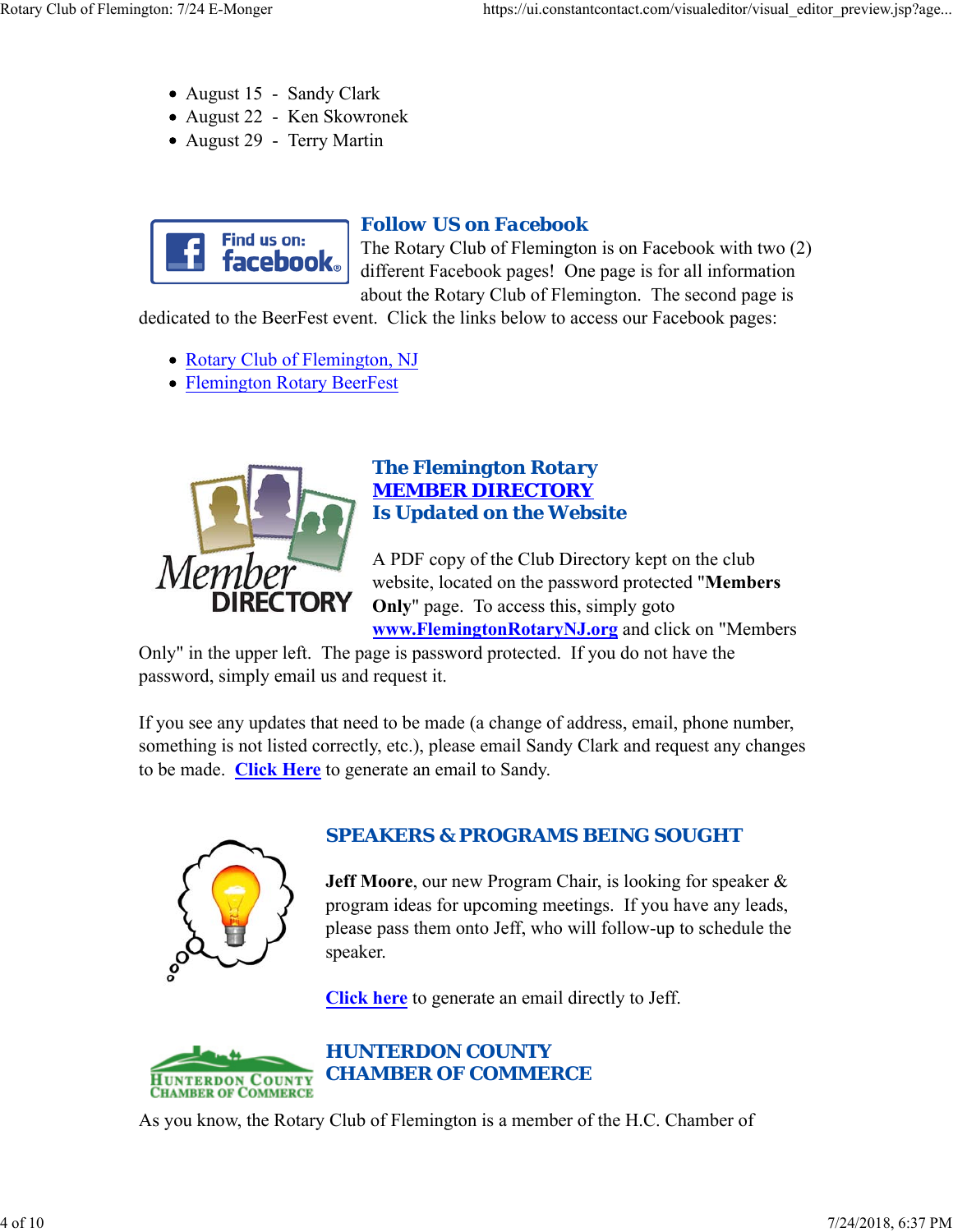Commerce. This enables all Rotarians the ability to attend a Chamber function as a "member". If someone asks you what your business is, you would explain that you are a member representing the Rotary Club of Flemington. **Click Here** to visit the Chamber website for a listing of upcoming events.

## *ROTARY DISTRICT 7510 NEWS*

**Click Here** to read the current news from our Rotary District 7510.

# *UPCOMING DATES TO NOTE:*

Wed, 8/01: TBA. Wed, 8/08: TBA. Wed, 8/15: TBA. Wed, 8/22: TBA. Wed, 8/29: 5th Wed: TBA.

Wed, 9/05: TBA. Wed, 9/12: District Governor Official Visit: John Wilson. Wed, 9/19: TBA. Wed, 9/26: TBA.

Next RCOF Board Meeting: Wed, 7/25 at 5:30 PM (Usually the 3<sup>rd</sup> Wed). Next BeerFest Meeting: Wed, 7/25 at 6:30 PM (Usually the 3<sup>rd</sup> Wed). **Next Membership Meeting:** Wed, TBA at 1:30 PM (Usually the 2<sup>nd</sup> Wed).

**Upcoming RCOF Club Events, Fundraisers, Fellowship Events, Etc**.: 9/29 (Sat): Flemington Rotary BeerFest

**Rotary District 7510 Events & Functions:** To Be Announced.

## *COMMITTEE LIST:*

**Click Here** to download the listing of all current Club Committee's and its members.

# *"MEMBERS ONLY" WEBSITE:*

# **Click Here for the Members Only section of the website to find:**

- 1) The "Membership Proposal Form" to propose a new member.
- 2) New Member Information.
- 3) An Online Copy of the Club Membership Directory.
- 4) A Link to All Photos Albums of the Club.

## *ROTARY WEBSITE LINKS:*

Rotary International: **www.Rotary.org** Rotary District 7510: **www.RotaryNJ.org**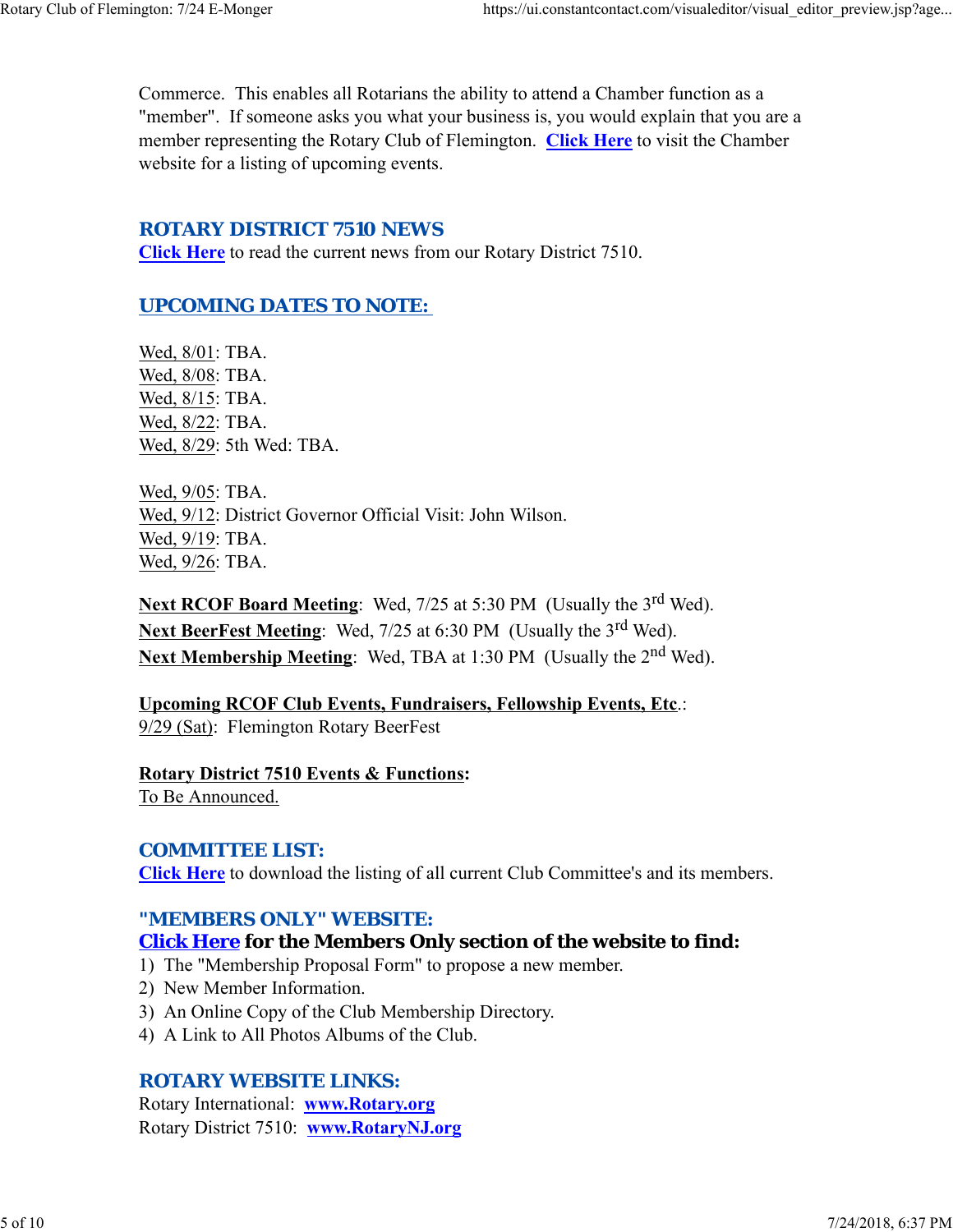# *NEARBY ROTARY CLUB MEETINGS:*

As A Rotarian, you are Welcome to attend a Rotary Club meeting anywhere in the world. Click here for the Rotary Club Locator App. Or see below for some local meetings:

## Mondays

**Lambertville/New Hope** (6:30 pm) - Lambertville Station Restaurant; 11 Bridge Street, Lambertville NJ 08530

**Piscataway** (12:15 pm) - Radisson Hotel; 21 Kingsbridge Road, Piscataway, NJ 08854

## **Tuesdays**

**Whitehouse** (12:15 pm) - Max's 22; 456 Route 22 West, Whitehouse Station, NJ 08889 **Princeton** (12:15 pm) - The Nassau Club; 6 Mercer Street, Princeton, NJ 08540 **Bridgewater-Bound Brook** (12:15 pm) - Arbor Glenn; 100 Monroe St, Bridgewater 08807

## Wednesdays

**Branchburg Township** (7:30 am): Stoney Brook Grille; 1285 Route 28, North Branch, NJ 08876

**Flemington** (12:15pm): Copper Hill Country Club; 100 Copper Hill Road, Ringoes, NJ 08851

**Hillsborough Township** (6:15 pm): Pheasant's Landing; 311 Amwell Road (Rt. 514), Hillsborough, NJ 08844

## **Thursdays**

**Clinton Sunrise** (7:30 am): Clinton Fire Department; New Street, Clinton, NJ 08809 **Somerville/Bridgewater** (12:15 pm): Bridgewater Manor; 1251 US Highway 202/206, Bridgewater, NJ 08807

**Trenton** (12:15 pm): Freddie's Tavern; 12 Railroad Avenue, West Trenton, NJ 08628

## Fridays

**North Hunterdon** (12:15 pm): Beaver Brook County Club; 25 County Club Drive, Annandale, NJ 08801 **Princeton Corridor** (12:15pm): Hyatt Regency; 102 Carnegie Center, Rt. 1 North,

Princeton, NJ 08540

## eClub

**Rotary eClub of Hunterdon Horizon**: View website for meetings or online makeups.

RI President's Call for Action in **2018-2019**: **"\*\*Theme\*\*" Rotary Club of Flemington - Our 95th Year** Founded October 3, 1923 \* Charter #1529 \* District 7475

Club President **Nik Kritharis**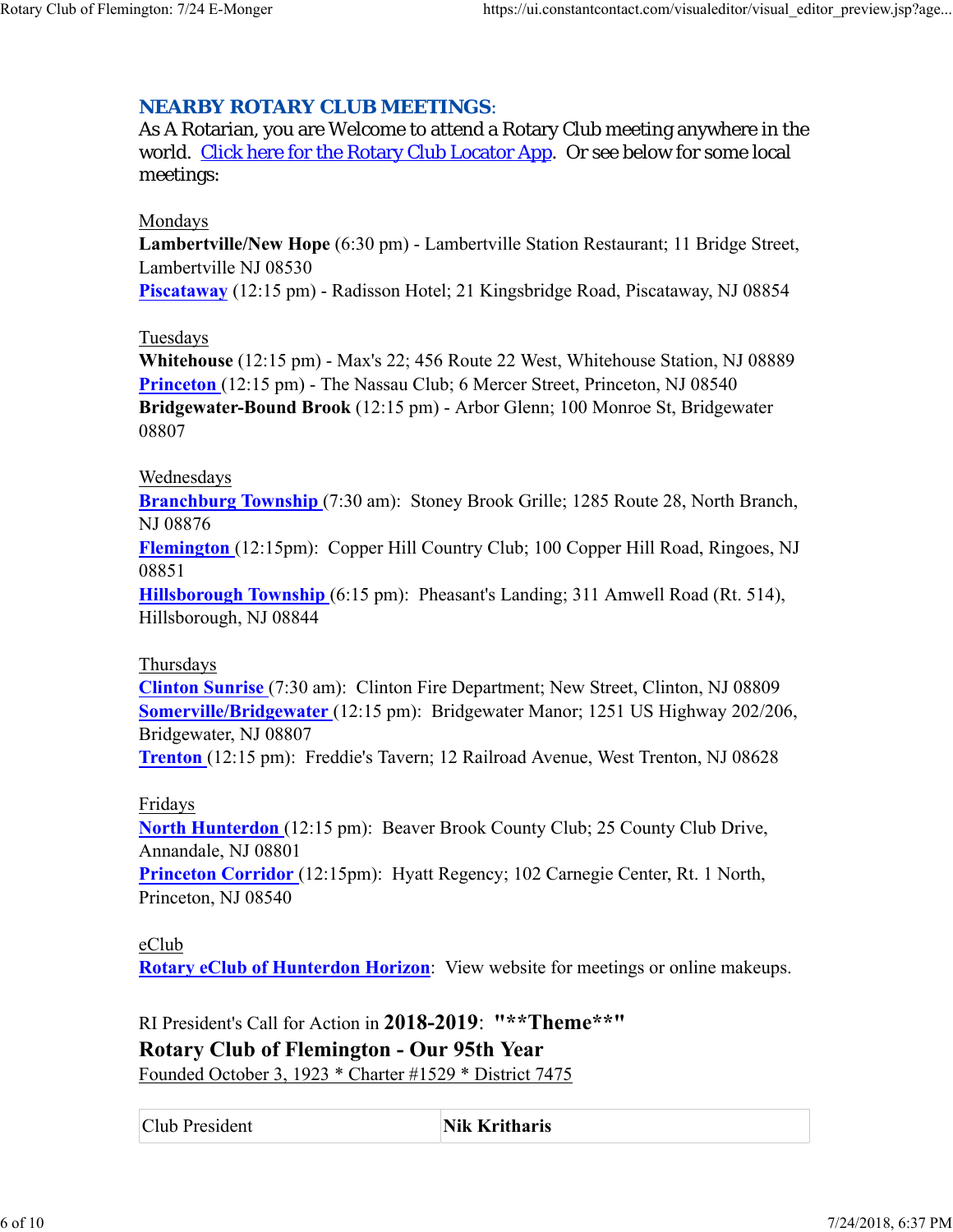| President-Elect                                              | Ann del Campo                       |  |  |
|--------------------------------------------------------------|-------------------------------------|--|--|
| Secretary                                                    | <b>Kyle Fogarty</b>                 |  |  |
| Treasurer, General                                           | <b>Terry Ownes</b>                  |  |  |
| Treasurer, Lunch                                             | <b>Ken Skowronek</b>                |  |  |
| <b>Board Member</b>                                          | Kim Metz (immediate Past-President) |  |  |
| <b>Board Member</b>                                          | <b>Sandy Clark</b>                  |  |  |
| <b>Board Member</b>                                          | D.J. Wright                         |  |  |
| Sergeant-at-Arms                                             | <b>Tom Fisher</b>                   |  |  |
| R.I. President                                               | ***** $(***)$                       |  |  |
| District Governor (DG)                                       | ***** $(***)$                       |  |  |
| District Governor Elect (DGE)                                | ***** $(***)$                       |  |  |
| District Governor Nomimee (DGN)                              | ***** $(***)$                       |  |  |
| <b>Assistant District Governor (ADG)</b>                     | ***** $(***)$                       |  |  |
| $C11M$ $T$ $T$ $T$ $T$ $T$ $T$ $T$ $T$ $T$<br>$\blacksquare$ |                                     |  |  |

Club Meetings: **Wednesday, 12:15 pm, Al Fresco's**

100 Reaville Avenue - Flemington, NJ 08822



*MISSION STATEMENT*: The mission of Rotary International is to assist and guide Rotarians and Rotary clubs to accomplish the Object of Rotary to ensure Rotary's continuing relevance and to help build a better world, emphasizing service activities by individuals and groups that enhance the quality of life and human dignity, encouraging high ethical standards, and creating greater understanding among all people to advance the search for peace in the world.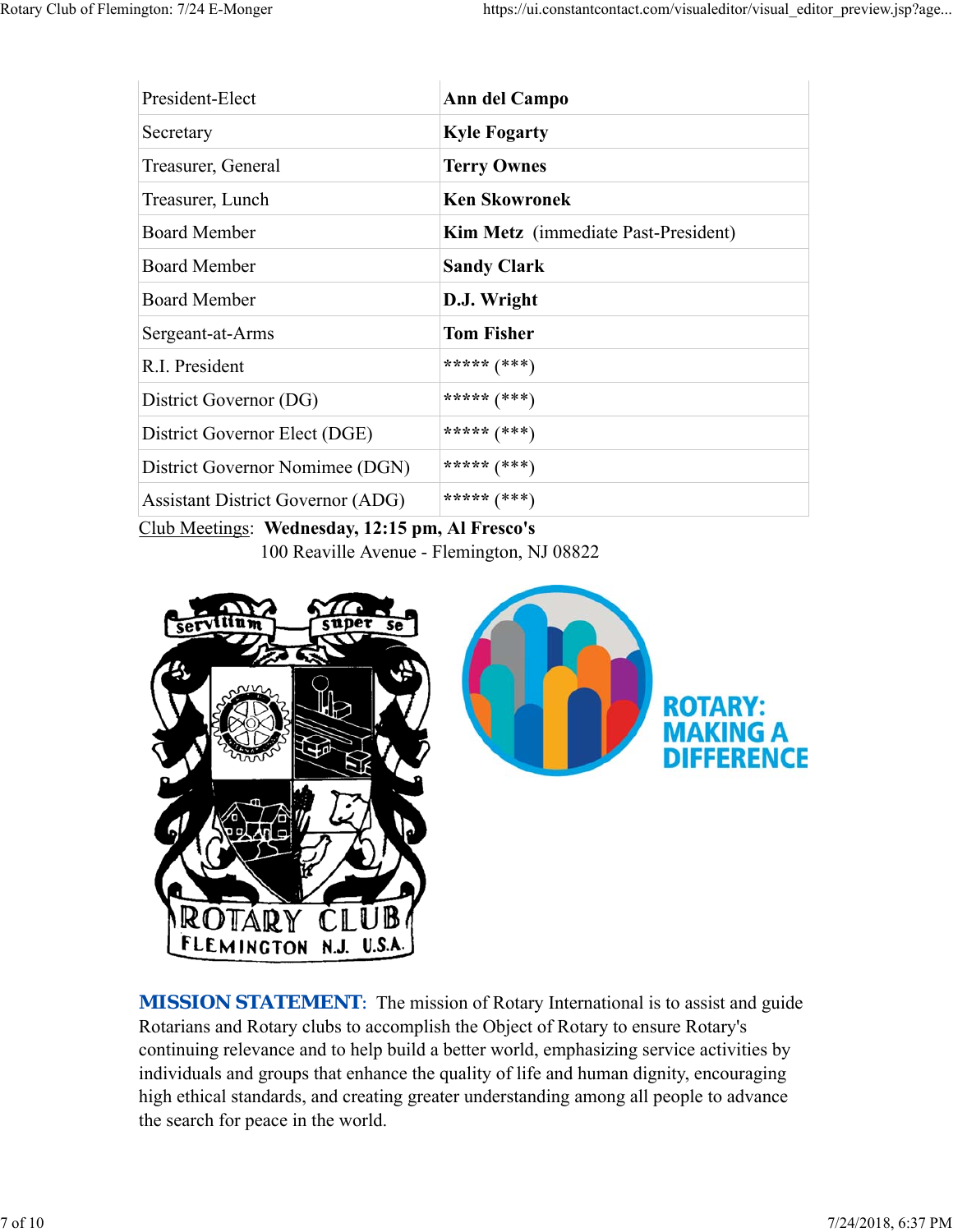**THE OBJECT OF ROTARY:** The object of Rotary is to encourage and foster the ideal of service as a basis of worthy enterprise and, in particular, to encourage and foster:

**1st**: The development of acquaintance as an opportunity for service;

**2nd**: High ethical standards in business and professions, the recognition of the worthiness of all useful occupations, and the dignifying of each Rotarian's occupation as an opportunity to serve society;

**3rd**: The application of the ideal of service in each Rotarian's personal, business and community life;

**4th**: The advancement of international understanding, goodwill, and peace through a world fellowship of business and professional persons united in the ideal of service.

### **THE 4-WAY TEST:** "Of the things we think, say or do:

- **1st**: Is it the Truth?
- 2<sup>nd</sup>: Is it Fair to all concerned?
- **3rd**: Will it build goodwill and better friendships?
- **4th**: Will it be beneficial to all concerned?"

## *ROTARY's AVENUE'S OF SERVICE*:

**1)** Through **Club Service**, we have fun, build lasting friendships, and make sure that our club runs well.

**2)** Through **Vocational Service**, we volunteer our professional skills to serve others and promote integrity in everything we do.

**3)** Through **Community Service**, we address local needs and work with our community to bring lasting improvements.

**4)** Through **International Service**, we meet humanitarian needs around the globe and promote world understanding and peace.

**5)** Through **Youth Service**, we work with young people to help them become the next generation of leaders, visionaries, and peacemakers.

## **2018-2019 CLUB MEMBER ROSTER Rotary Club of Flemington, NJ**

Current Number of Members: 37

| <b>Rotarian</b>              | <b>Member Since</b> | <b>Classification</b>           |
|------------------------------|---------------------|---------------------------------|
| Bohler, Herbert C. (Herb)    | 1977                | <b>Specialty Advertising</b>    |
| Chittenden, Robert L. (Bob)  | 2003                | M.E.F.P. Consulting Engineering |
| Clark, Arthur L. (Sandy)     | 1987                | Printing                        |
| Davidson, James G. (Jim)     | 2002                | <b>Rubber Products</b>          |
| del Campo, Ann               | 2016                | Scientist & Farmer              |
| Ferrari, Frederick J. (Fred) | 1964                | Orthodontia                     |
| Fisher, Charles H. (Charlie) | 1961                | <b>Funeral Services</b>         |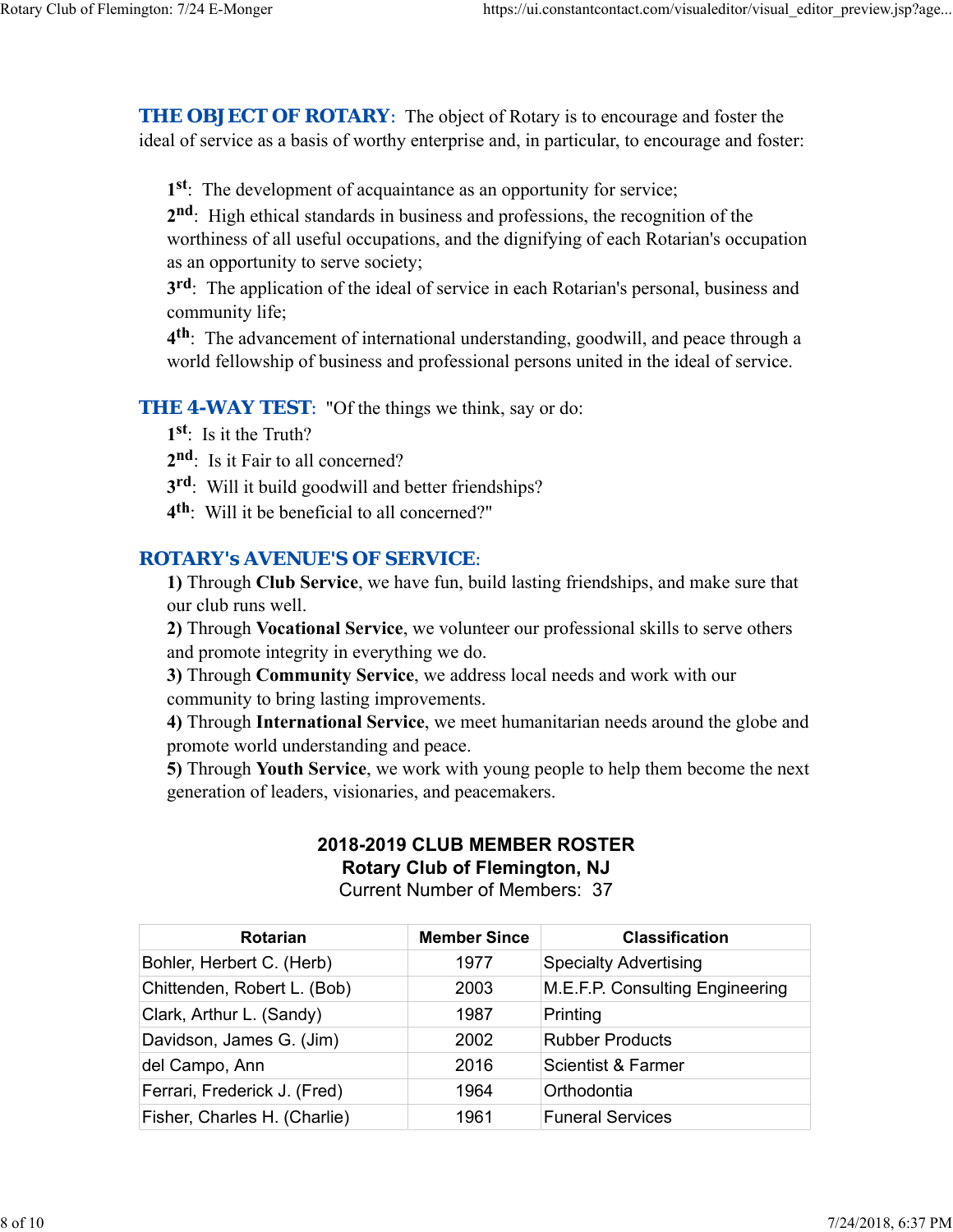$\mathbf{r}$ 

| Fisher, Thomas H. (Tom)           | 2012 | <b>Property &amp; Casualty Insurance</b> |
|-----------------------------------|------|------------------------------------------|
| Fogarty, Kyle M.                  | 2017 | <b>Financial Advisor</b>                 |
| Harrison, Jeffrey (Jeff)          | 1996 | Psychotherapy                            |
| Hyatt, Frederic D. (Fred)         | 2017 | Retired - Aerospace                      |
| Kamnitsis, Christopher P. (Chris) | 2001 | <b>Financial Planning</b>                |
| Kritharis, Nikolaos (Nik)         | 2016 | Dentistry                                |
| Liebross, Ira                     | 1997 | <b>Family Medicine</b>                   |
| Loew, Darren                      | 2002 | Orthodontics                             |
| Martin, Teresa (Terry)            | 1993 | Solid Waste/Recycling                    |
| Mazujian, Harry                   | 2004 | Clergy                                   |
| McWilliams, Nancy                 | 1992 | Psychotherapy                            |
| Metz, Kim                         | 2007 | <b>Technical Education</b>               |
| Moore, Jeffrey (Jeff)             | 2018 | <b>Education - Secondary</b>             |
| Muller, George D.                 | 1964 | <b>Cut Glass Manufacturing</b>           |
| Newland, Robert D. (Bob)          | 1998 | Insurance                                |
| Ownes, Terry M.                   | 1987 | <b>Floor Covering</b>                    |
| Phelan, Christopher J. (Chris)    | 2009 | <b>Chamber Of Commerce</b>               |
| Randolph, R. Wayne                | 1982 | Veterinary Medicine                      |
| Ruberto, Johanna S.               | 2016 | <b>High School Administration</b>        |
| Schaible, R. Michael (Mick)       | 1998 | <b>Appraisal Services</b>                |
| Skowronek, Kenneth J. (Ken)       | 1994 | <b>Family Law</b>                        |
| Sollner, Richard F. (Dick)        | 1962 | Air Transportation                       |
| Stothoff, Richard H. (Dick)       | 1966 | <b>Sanitary Engineering</b>              |
| Widico, Karen A.                  | 1997 | <b>Public Health Services</b>            |
| Williams, Gwen                    | 1991 | Purchasing/Manufacturing                 |
| Wise, Robert (Bob)                | 1992 | <b>Hospital Administration</b>           |
| Woske, Harry                      | 1977 | Cardiology                               |
| Wright, Daniel J. (D.J.)          | 2003 | <b>Funeral Services</b>                  |
| Ziegler, Joseph E. (Joe)          | 1988 | <b>Investment Advisor</b>                |
| Zullo, John J. (Johnnie)          | 1987 | <b>Chemical Engineering</b>              |
|                                   |      |                                          |

Yours in Rotary Service, Bob Chittenden

**Rotary Club of Fleminton, NJ** PO Box 751 - Flemington, NJ 08822 www.FlemingtonRotaryNJ.org

Providing "Service Above Self" Since 1923